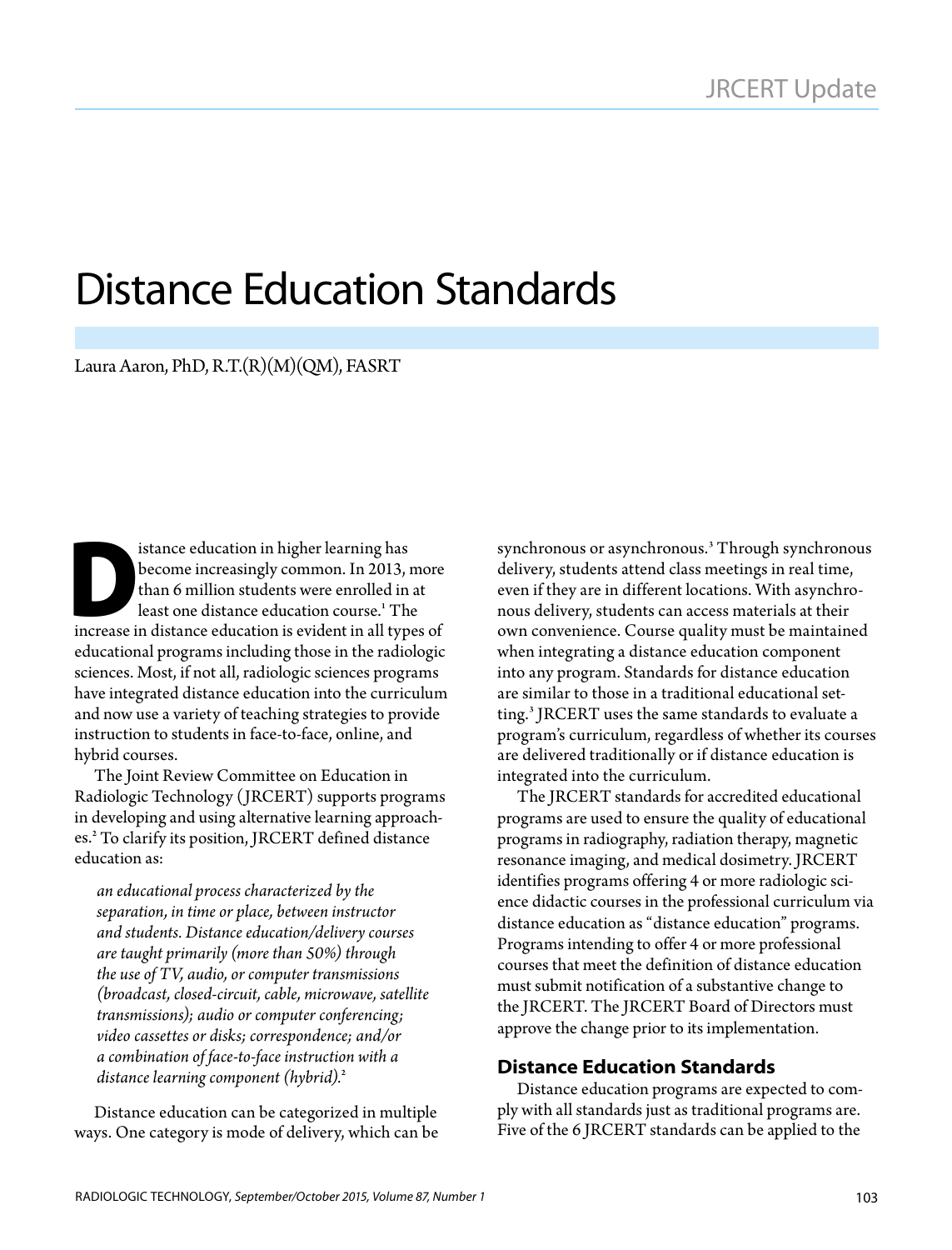### JRCERT Update

Distance Education Standards

distance education components of the program's curriculum. Standard 4 is excluded from the following list because it is not relevant to distance education.

#### *Standard One*

Standard One addresses the integrity of a program.<sup>4-7</sup> Most importantly, student privacy must be protected. Programs also must have processes to verify that the students who register are the ones who complete assignments and receive credit for the course. For example, secure logins for students taking online courses can be used to help protect and authenticate student identity. In addition, programs should publish materials informing students of the use of distance education in the curriculum and the associated costs. Those publications also must state any special requirements related to distance education.<sup>2</sup>

#### *Standard Two*

Standard Two focuses on the resources available to the program.<sup>4-7</sup> Programs must ensure adequate administrative support in terms of numbers of faculty, financial resources, and the availability of technical support for the distance education component of the program. Adequate student learning resources and student services must be available to support distance education. Resources and services should be consistent with those provided for students who enroll in traditional courses.<sup>2</sup>

#### *Standard Three*

Standard Three evaluates the curriculum and academic practices of the program.<sup>4-7</sup> Instruction and learning experiences should be effective and enhance learning whenever distance education is used. Programs must demonstrate that outcomes are equivalent to those obtained with traditional teaching methods.<sup>2</sup> Students should receive appropriate advisement regardless of whether the program includes distance education. Faculty who teach distance education courses should receive evaluations that reflect their use of distance education methods and technology. Faculty evaluations should encompass criteria related to proficiency in distance education.

#### *Standard Five*

Standard Five concentrates on the assessment practices of the program.<sup>4-7</sup> All programs, including distance education programs, are required to evaluate student learning outcomes. Programs can conduct the required assessment in a variety of ways. For example, distance education programs might choose to compare distance education students to students in traditional classrooms in their assessment plan. Alternatively, the program can decide to integrate the assessment of distance education students with students in traditional classrooms. In either case, the goal is to confirm that the program is evaluating student learning outcomes irrespective of the method used to deliver curriculum.

#### *Standard Six*

Standard Six relates to institutional and programmatic data.<sup>4-7</sup> Objective 6.3 requires program faculty to be qualified for their assignments. Faculty must have adequate training and professional development related to the technology employed and to the teaching methodology. For example, using teaching methods that are successful in a face-to-face environment might not be effective in a distance education environment.

#### **Conclusion**

The goal of every program is to provide a quality education that prepares students to become members of their chosen professions. The mode of curriculum delivery in any program does not change that goal. When implementing distance education—or any new instructional technology or teaching method—educators are required to maintain the quality of the program.

*Laura Aaron, PhD, R.T.(R)(M)(QM), FASRT, is director and professor of the School of Allied Health for Northwestern State University in Shreveport, Louisiana. She also serves on the ASRT Foundation Scholarship Review Committee. Aaron was an ASRT Foundation professional research grant awardee in 2004 and 2009, and a Stern Scholarship recipient in 2003. She serves as chair of the JRCERT Board of Directors and can be reached at [carwilel@nsula.edu.](mailto:carwilel%40nsula.edu?subject=)* 

#### **References**

1. Allen IE, Seaman J. Grade level: tracking online education in the United States. http://www.onlinelearningsurvey.com